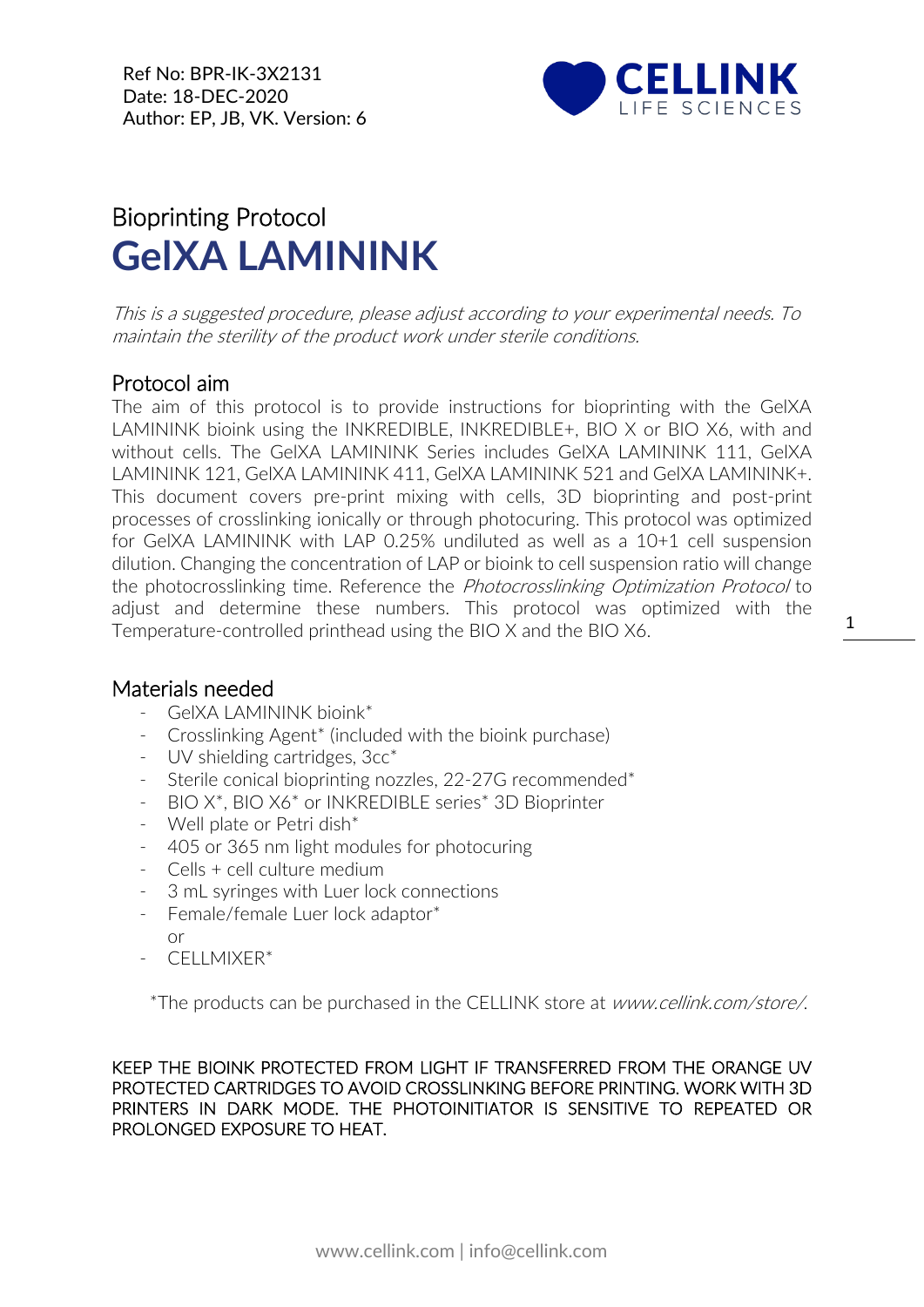## Protocol

This protocol works best using the BIO X or BIO X6 with the cooled print bed at 15°C and the Temperature-controlled Printhead at 24°C. The GelXA LAMININK can also be extruded using the pneumatic printheads or the INKREDIBLE series, but with decreased shape fidelity if ambient temperature exceeds 25°C and the printhead heats up. If using the INKREDIBLE series, the printing substrates such as Petri dishes or well plates should be placed on ice or another cooled surface to thermally gel the construct after printing prior to photocrosslinking.

| Step           | Title                          | Material                                              | Description                                                                                                                                                                                                                                                                                                                                                                                                                                                                                                                                                                                           |
|----------------|--------------------------------|-------------------------------------------------------|-------------------------------------------------------------------------------------------------------------------------------------------------------------------------------------------------------------------------------------------------------------------------------------------------------------------------------------------------------------------------------------------------------------------------------------------------------------------------------------------------------------------------------------------------------------------------------------------------------|
| $\mathbf{1}$   | Prepare                        | - GelXA                                               | If not printing with cells move directly to step 3.                                                                                                                                                                                                                                                                                                                                                                                                                                                                                                                                                   |
|                | bioink                         | <b>LAMININK</b>                                       | Heat up GeIXA LAMININK in a cartridge/syringe<br>at 37°C for 10 minutes. The heating of the GelXA<br>LAMININK can be performed in a pneumatic<br>printhead, water bath or incubator. Prolonged<br>and repeated heating could negatively affect the<br>photoinitiator stability and the homogeneity of<br>the bioink, requiring additional mixing before<br>adding cells. If not using the entire 3 mL of the<br>bioink in the cartridge, transfer the needed<br>amount to a syringe using a female/female Luer<br>lock adaptor and spare the rest of the bioink in<br>the optimal storage conditions. |
|                |                                |                                                       | Note: If there are bubbles in the bioink, make a quick<br>centrifugation for 1.5 min at 1600 rpm.                                                                                                                                                                                                                                                                                                                                                                                                                                                                                                     |
| $\overline{2}$ | Mix GelXA - Cell<br>with cells | LAMININK suspension<br>- CELLMIXER<br>- Female/female | At this point, mix ten parts of bioink with one part of<br>cell suspension, taking care not to introduce air<br>bubbles to the mixture. For detailed instructions see<br>the Mixing Cells Protocol GelX Series.                                                                                                                                                                                                                                                                                                                                                                                       |
|                |                                | Luer lock<br>adaptor<br>- 3 mL syringes               | Transfer the cell suspension to the 1 mL cell<br>syringe (PART 1) using a female/female Luer lock<br>adaptor.                                                                                                                                                                                                                                                                                                                                                                                                                                                                                         |
|                |                                | with Luer lock<br>connections<br>- Prewarmed          | Transfer GeIXA LAMININK to the 12 mL syringe<br>(PART 2) using a female/female Luer lock<br>adaptor.                                                                                                                                                                                                                                                                                                                                                                                                                                                                                                  |
|                |                                | GelXA<br><b>LAMININK</b>                              | Clip both syringes to the dispensing<br>unit<br>(PART 3).                                                                                                                                                                                                                                                                                                                                                                                                                                                                                                                                             |
|                |                                |                                                       | Connect the two syringes to the mixing unit<br>(PART 4), then connect the empty cartridge<br>(PART 5) to the mixing units from another side.                                                                                                                                                                                                                                                                                                                                                                                                                                                          |
|                |                                |                                                       | Apply gentle pressure onto the dispensing unit to<br>mix the content of both syringes into the empty<br>cartridge.                                                                                                                                                                                                                                                                                                                                                                                                                                                                                    |
|                |                                |                                                       | Note: To avoid an air gap when mixing the bioink and<br>the cell suspension, carefully pre-fill the Luer lock<br>adaptor with GeIXA LAMININK before attaching the<br>syringe with the cell suspension.                                                                                                                                                                                                                                                                                                                                                                                                |

2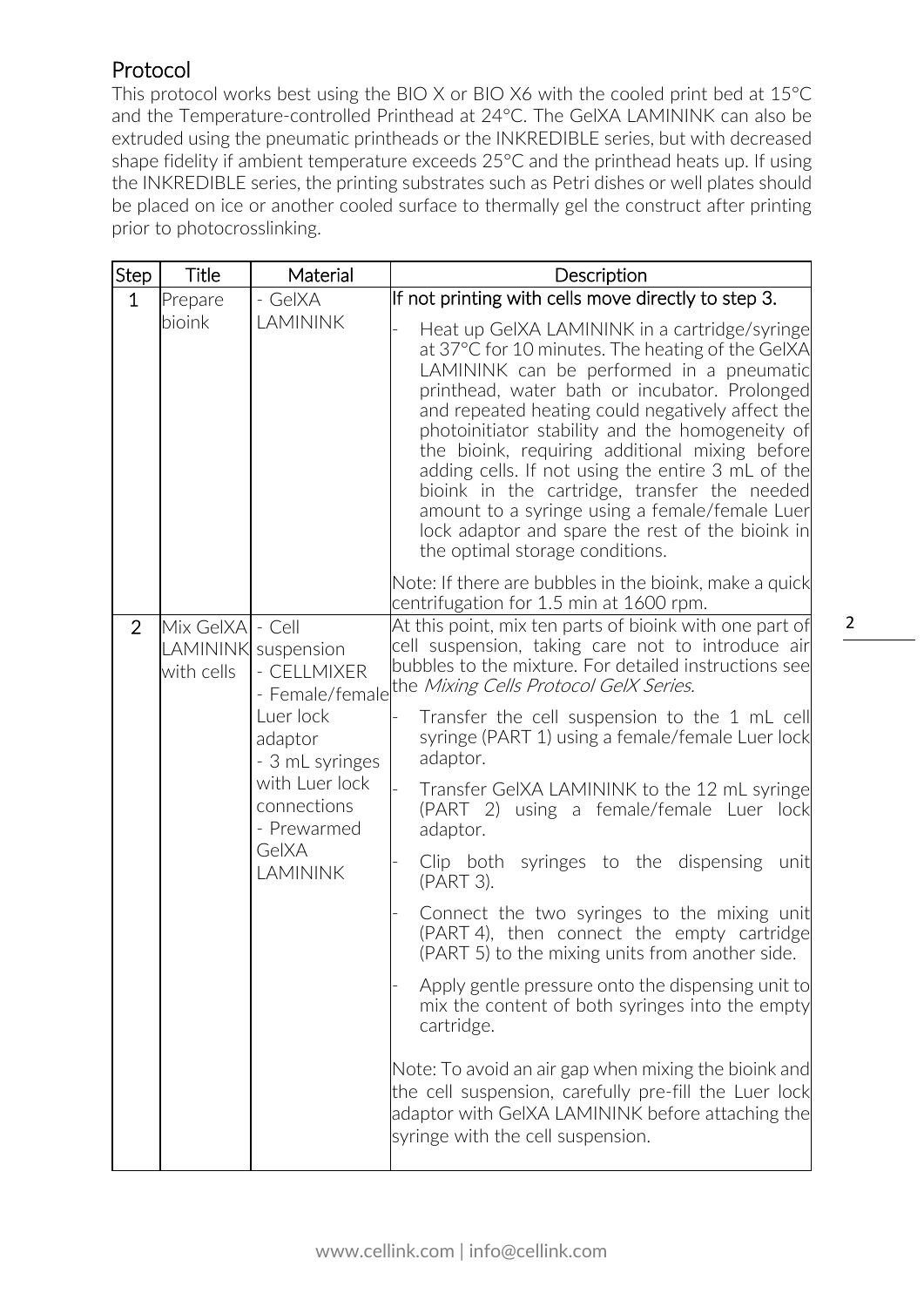|                |                                   |                                                                                                                                             | If preparing for quantities <2 mL of GeIXA<br>LAMININK, it is recommended to connect two 3 mL<br>Luer lock syringes and mix the bioink back and forth<br>between<br>the<br>syringes<br>until<br>it<br>becomes<br>homogeneous.                                                                                                                                                                                                                                                                                        |
|----------------|-----------------------------------|---------------------------------------------------------------------------------------------------------------------------------------------|----------------------------------------------------------------------------------------------------------------------------------------------------------------------------------------------------------------------------------------------------------------------------------------------------------------------------------------------------------------------------------------------------------------------------------------------------------------------------------------------------------------------|
| 3              | Cool and<br>load the<br>cartridge | - UV shielding<br>cartridges, 3cc<br>loaded with<br>GelXA<br>LAMININK (and<br>cells)<br>- Sterile conical<br>bioprinting<br>nozzles, 22-27G | Place cartridge on counter for 10-20 minutes to<br>reach room temperature. If the bioink has been<br>pre-heated, it can instead be placed in a fridge for<br>3-5 minutes, or in the Temperature-controlled<br>Printhead at 24°C for 5 minutes for faster<br>cooling.<br>Note: Room temperature is within 20-25 °C.<br>Place the room tempered GeIXA LAMININK in<br>the printhead and cap with the printing nozzle. If<br>using the BIO X or BIO X6, pre-cool the print bed                                           |
|                |                                   |                                                                                                                                             | to $15^{\circ}$ C.<br>Note: When printing with GeIXA LAMININK, the<br>recommended printhead temperature for<br>the<br>highest printing fidelity is 20-25°C, though the<br>bioink can be dispensed up to 32°C.                                                                                                                                                                                                                                                                                                        |
| $\overline{4}$ | Printing                          | - Bioprinter<br>(BIO X, BIO X6<br>or INKREDIBLE<br>series)<br>- Well plate or<br>Petri dish                                                 | Bioprint structures with parameters according to<br>Table 1. If printability is not as desired, adjust the<br>pressure up/down by 1 kPa to extrude more/less<br>material.<br>If printheads heat up during a long printing<br>session or ambient temperature exceeds 25°C,<br>the bioink also heats up above 25°C and its<br>viscosity decreases, observed as extrusion of<br>very thick filaments even at low pressures. In this<br>case, repeat step 3 to return to the temperature<br>range for good printability. |
|                |                                   |                                                                                                                                             | Note: If waiting too long between extrusions the<br>bioink can dry in the nozzle causing it to clog. If this<br>occurs, replace with new nozzle.                                                                                                                                                                                                                                                                                                                                                                     |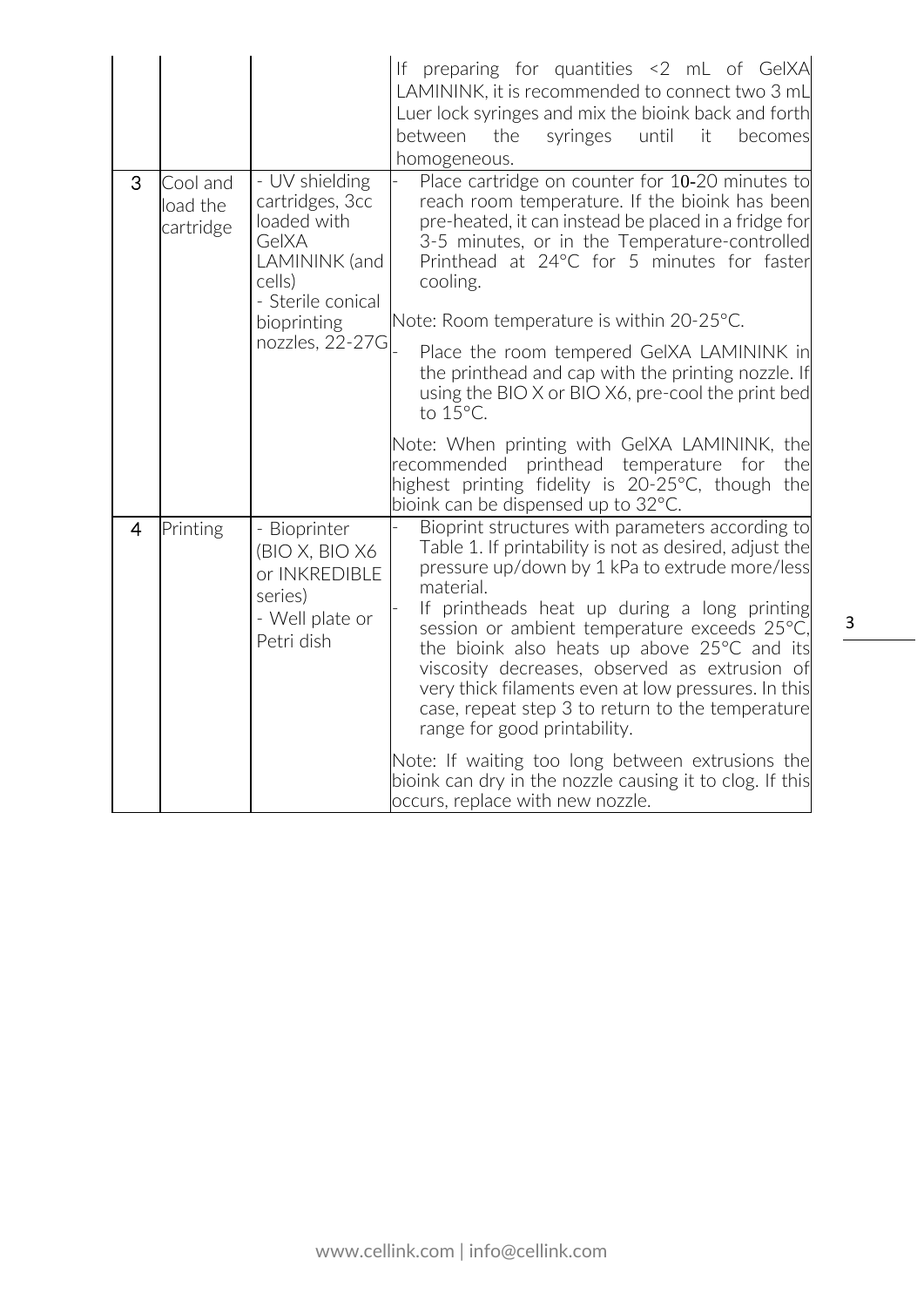Table 1. Recommended minimal extrusion pressure<sup>\*\*</sup> ( $\pm$ 2 kPa) for printing continuous filaments at 20-25°C using diluted/<sub>undiluted</sub> bioink. 'Diluted' assumes a mixture of one part of PBS to ten parts of bioink, which is the simulation of bioink and cell suspension mixing conditions. For smaller dilutions, the pressure needs to be increased towards the pressure used for undiluted bioink.

| Printing speed (mm/s) $\rightarrow$<br>Nozzle size (G) $\downarrow$ |    |        |
|---------------------------------------------------------------------|----|--------|
|                                                                     |    |        |
|                                                                     | 30 | TC     |
|                                                                     |    | . I 53 |

\*\*This is only a recommended reference of starting pressures. The actual pressure needed will vary depending on the preparation procedures (amount of bioink and actual temperature of the bioink) as well as the fitting of the piston in the cartridge and the leveling of the print surface. This table was generated with printhead temperature of 24°C and with a 10+1 bioink dilution with PBS.

| <b>Step</b> | <b>Title</b> | Material                                                      | Description                                                                                                                                                                                                                                                                                                                                                                                                                                                                                                                                                                                                                                                                                                                                                                                                                                                                                                                                                                                                                                                                              |
|-------------|--------------|---------------------------------------------------------------|------------------------------------------------------------------------------------------------------------------------------------------------------------------------------------------------------------------------------------------------------------------------------------------------------------------------------------------------------------------------------------------------------------------------------------------------------------------------------------------------------------------------------------------------------------------------------------------------------------------------------------------------------------------------------------------------------------------------------------------------------------------------------------------------------------------------------------------------------------------------------------------------------------------------------------------------------------------------------------------------------------------------------------------------------------------------------------------|
| 5           | Crosslinking | - Crosslinking<br>Agent<br>AND/OR<br>- 405 or 365<br>nm light | GeIXA LAMININK can be photocrosslinked using<br>the 405 or 365 nm light modules or ionically<br>crosslinked using the CaCl <sub>2</sub> -containing Crosslinking<br>Agent. If using both, begin with photocrosslinking.<br>Photocrosslinking only will generate a stiffer result<br>than ionic crosslinking only.                                                                                                                                                                                                                                                                                                                                                                                                                                                                                                                                                                                                                                                                                                                                                                        |
|             |              | modules for<br>photocuring<br>- Cell culture<br>medium        | Photocrosslinking: see Table 2 below for<br>recommended crosslinking times. Ensure that<br>the bioprinted GeIXA LAMININK construct is<br>thermally gelled after printing by cooling the<br>print bed (if using the BIO X or BIO X6) or<br>placing the printing substrates with the<br>construct on ice for 10 seconds (if using the<br>INKREDIBLE series). If photocrosslinking during<br>bioprinting, set the crosslinking parameters<br>appropriately in the G-code<br>for<br>thel<br>INKREDIBLE series or the printhead setup page<br>for the BIO X or BIO X6.<br>Note: It is recommended to use the 405 nm light<br>module instead of 365 nm one if possible.<br>Overexposure might damage the cells.<br>Note: To verify the crosslinking is sufficient, add<br>37°C media to one printed well and observe that<br>it doesn't dissolve.<br>lonic crosslinking: Submerge the cell-laden<br>constructs in the crosslinking solution for 30<br>seconds to 5 minutes depending on construct<br>size. Remove crosslinking solution and rinse<br>constructs with basal culture media once. |